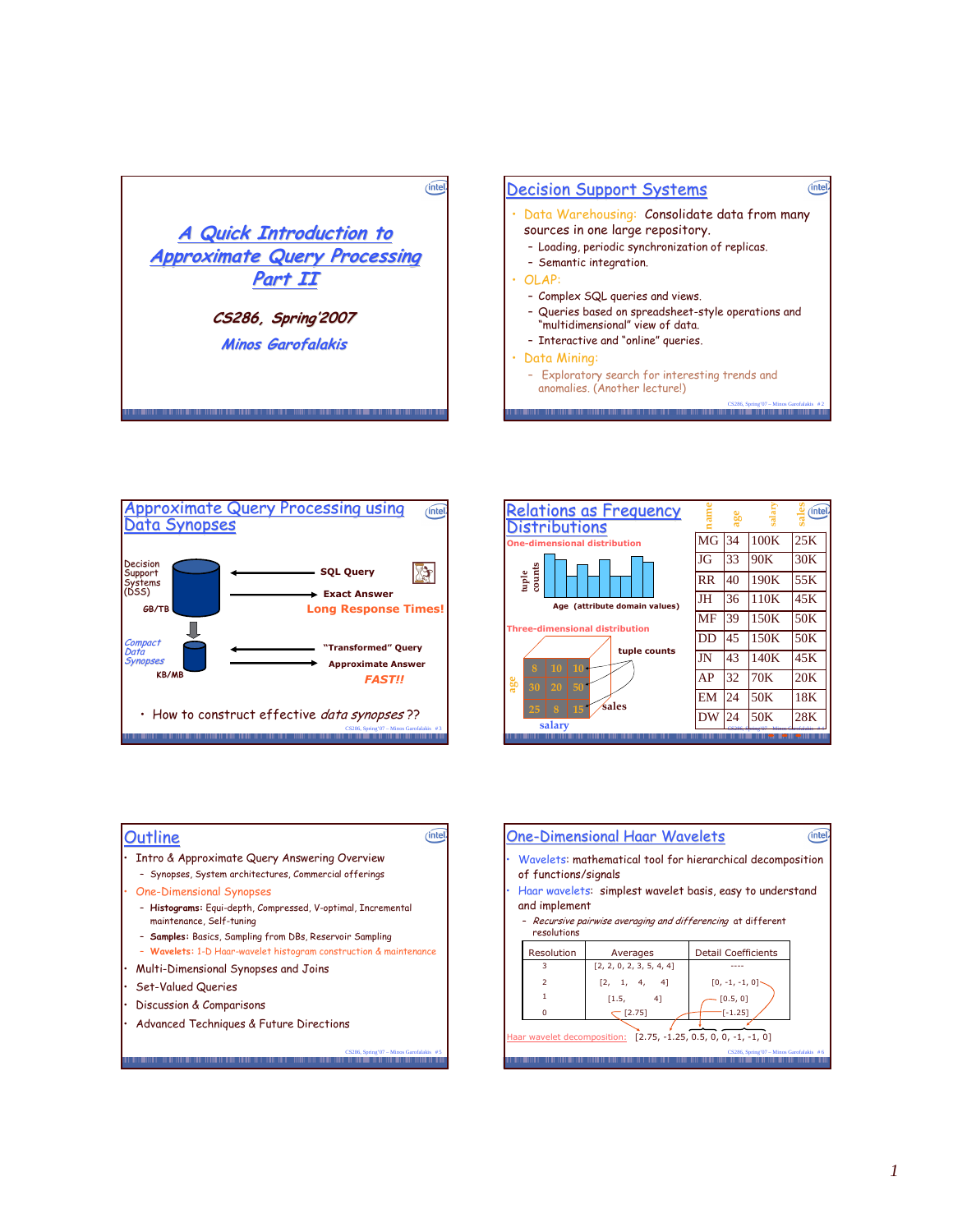









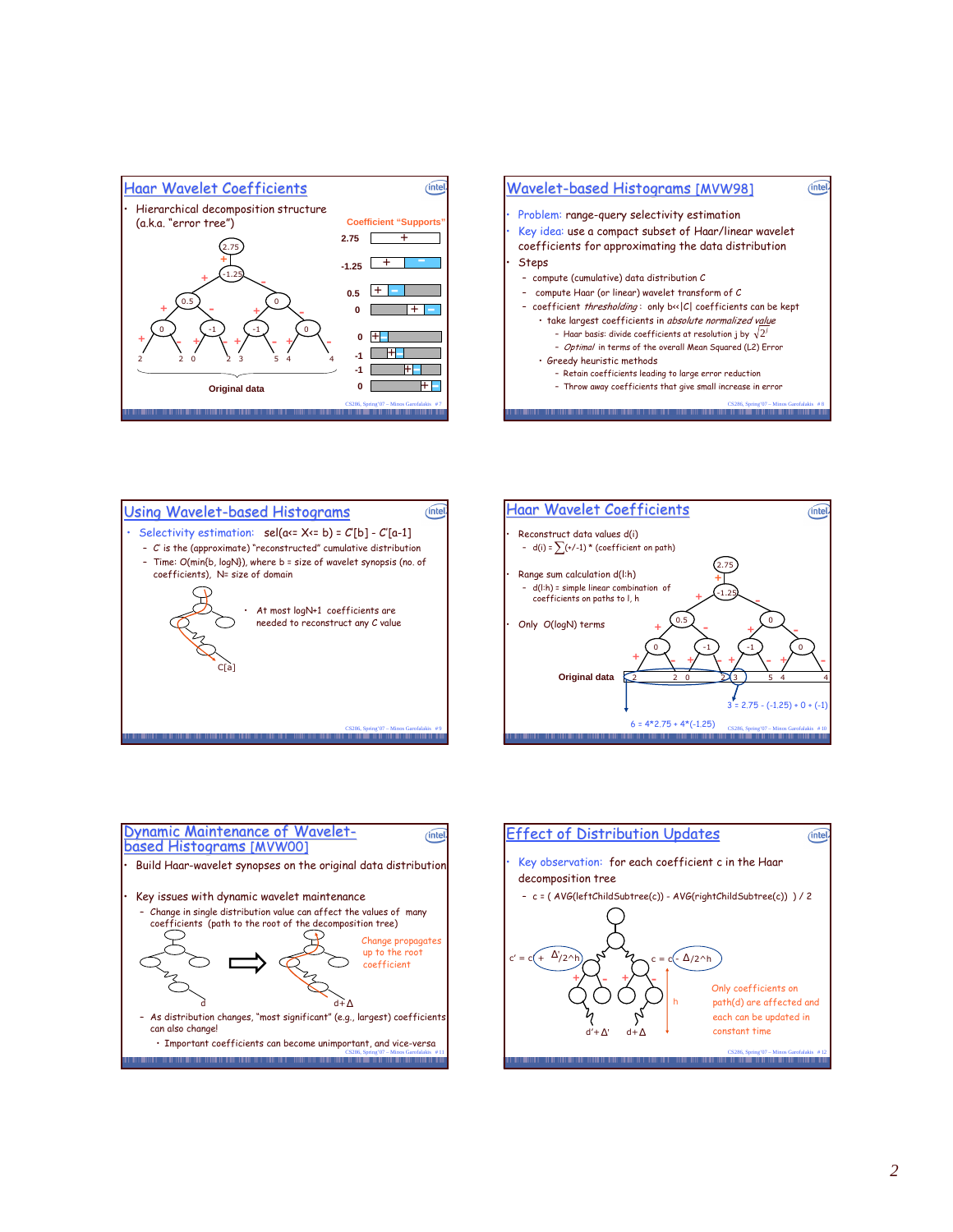









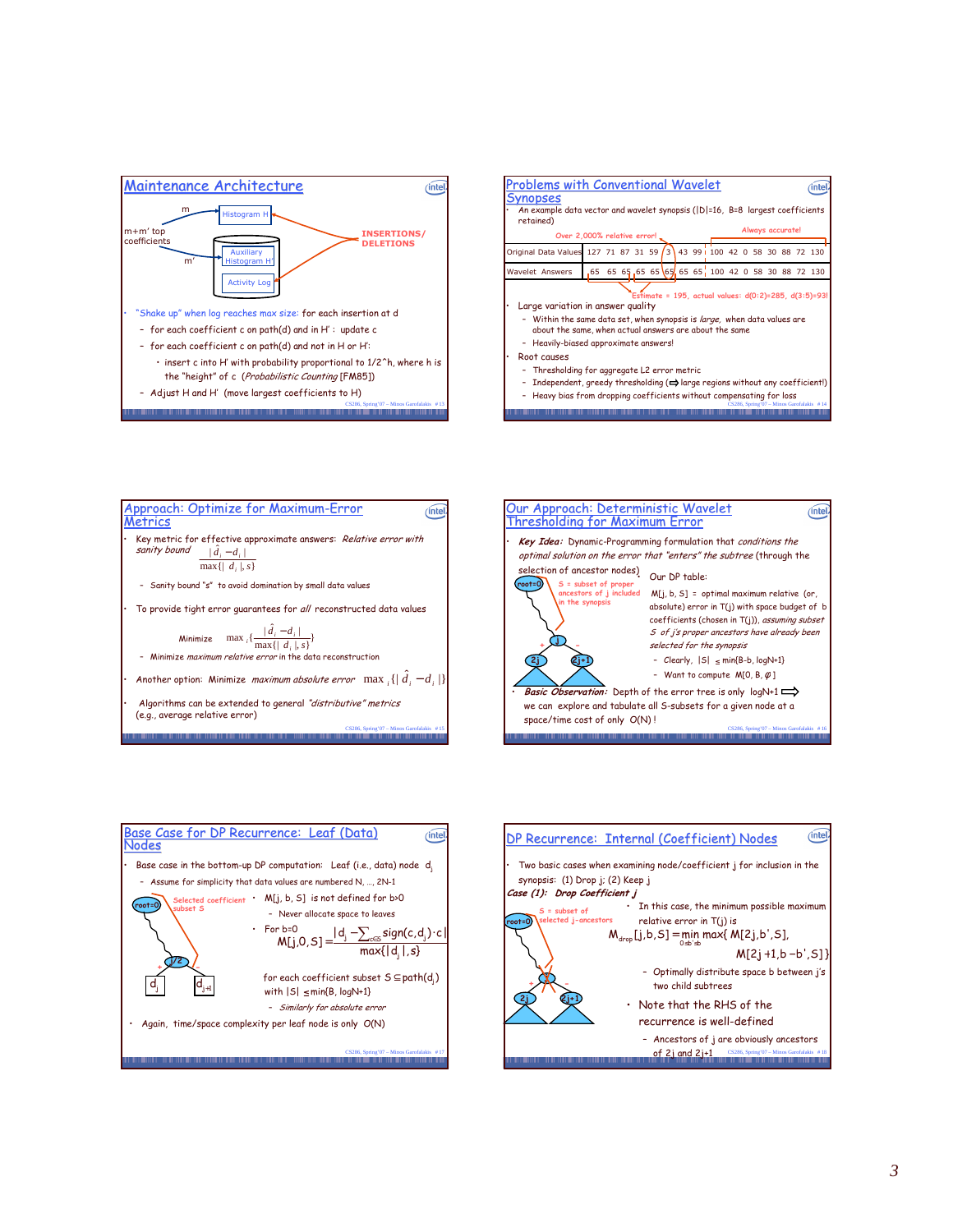











• Split b along Ai into þ (e.g., p=2) buckets